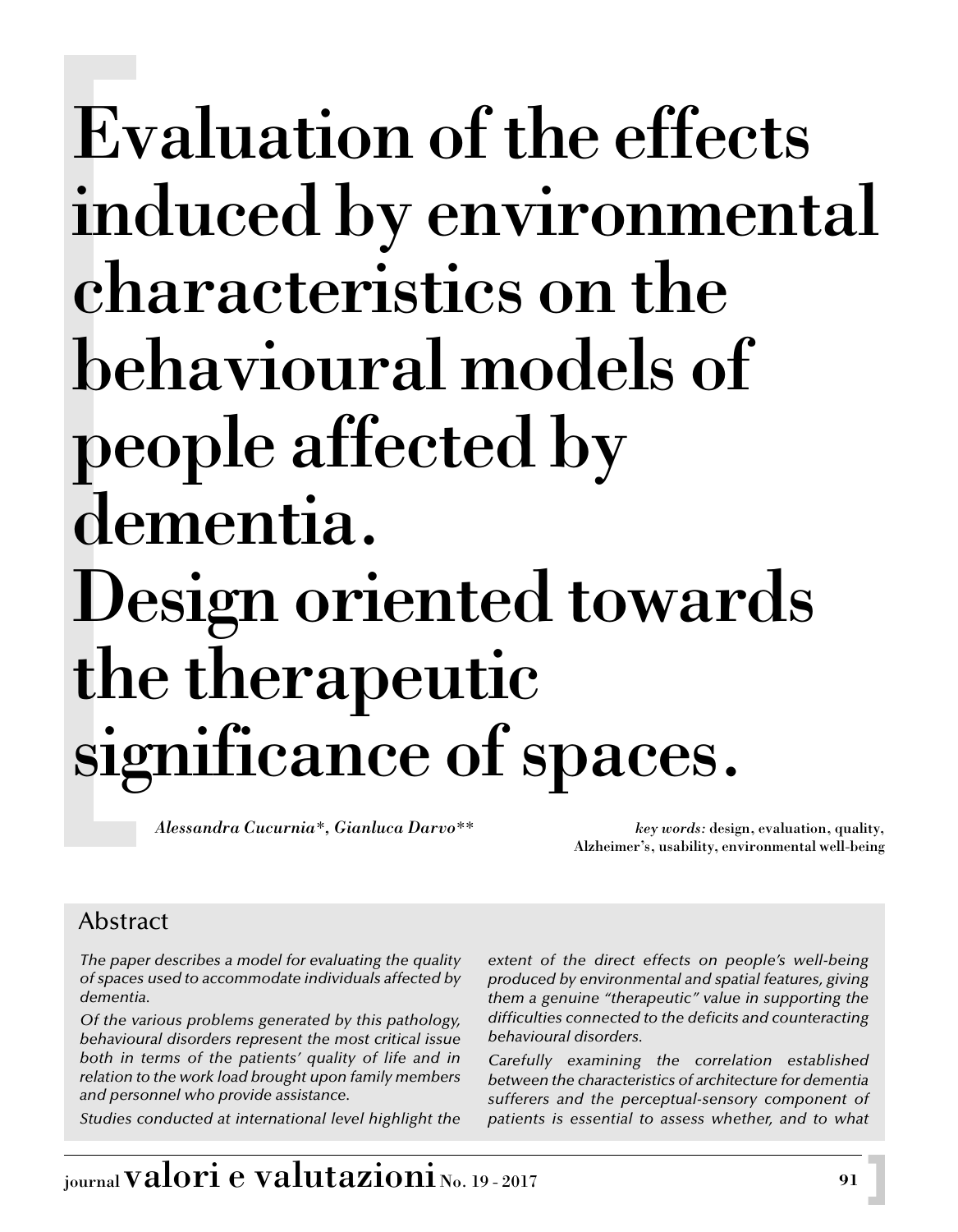*extent, it is possible to help improve people's quality of life and make the spaces more restorative.*

*Through a joint analysis of sector-based literature and outcomes deriving from Post Occupancy Evaluations, a relational matrix can be defined concerning the implications of spatial aspects on specific domains recognized as significant, such as behavioural, cognitive and functional characteristics, social skills, well-being, orientation and care outcomes.* 

*A critical reading of the systematized data allows us to identify factors with respect to which the international scientific community has reached substantial convergence and those around which there is conflict, and to understand the dynamics underlying the relationships between people and the built environment, select them and place them in a hierarchy based on their degree of interference with well-being and the quality of life.*

*Through an integrated approach of expertise from multi-disciplinary areas, both in order to develop the methodology and with regard to the contamination and transfer of knowledge, the aforementioned considerations – brought together in an operational tool that converts the information from the matrix into closed and specific questions, attributes a score to the answers and provides the user with operational suggestions – can support the decision-making processes associated with the programming and design of effective solutions in the conception of space that can adapt to the residual capacities and is capable of establishing adequate interactions with the environment, also in situations where there is reduced awareness.* 

*The tool could also assist operators in the managerial phase with verifying the degree of "spatial congruity" of the existing structures.*

#### **1. INTRODUCTION**

In the design of residential and day facilities to accommodate individuals affected by dementia who very often have no awareness of themselves or the physical and social environment surrounding them, the characteristics of the specific requirements play a role of primary importance.

The main objective designers must set themselves is to provide adequate safety and comfort conditions, support independence and ensure suitable places<sup>1</sup> capable of countering the advance of behavioural disorders, conserving the remaining functional capacities and facilitating spatial and temporal orientation2.

The environmental aspects assume a fundamental "therapeutic" value. In each stage of the disease, in fact, the spatial characteristics can offset the disability linked to the cognitive deficit or, on the contrary, emphasize it<sup>3</sup>.

In relation to the degree to which the disease has taken

hold4, the structural characteristics together with the human component of the spaces combine to achieve the best functional level in terms of the appropriateness of care5 and the maximization of well-being.

Much scientific evidence<sup>6</sup> reveals how safety, usability and spatial-temporal orientation, environmental wellbeing, familiarity with the space, comfort and sensory stimulation, flexibility, and work and occupational wellbeing represent requirement-based prerogatives critical to the design.

The technical translation of these latter into requirements allows us to define the characteristics connoting the spaces and to develop efficient design recommendations.

#### **2. METHODOLOGICAL APPROACH**

The evaluation and hierarchization of the impact of the spatial characteristics on the well-being of people affected by dementia encourage the orientation of design choices towards coherent interventions.

<sup>&</sup>lt;sup>1</sup> Department of Health and Human Services, State Government of Victoria, Australia, www.health.vic.gov.au/dementia/.

<sup>2</sup> Regione Emilia-Romagna, Direzione Generale Sanità e Politiche Sociali, Progetto Regionale Demenze, DGR 2581/99, 2001, *L'ambiente: strumento terapeutico. Criteri per la progettazione e l'adattamento degli ambienti collettivi e domestici per una migliore qualità della vita dei soggetti affetti da demenza*;

CESTER A., DE VREESE L.P., MINELLI P.P., NIZZARDO G.F., SORDINA R., *Spazio & Ambiente*, Vega Edizioni, 2000.

<sup>3</sup> GOLLIN D., BASSO D., MICLWRATH J., GABELLI C. *La gestione integrata clinico-ambientale: lo spazio come risorsa terapeutica,* Giornale di Gerontologia, 52, Pisa, 2004 (URL: http://www.sigg.it/ public/doc/GIORNALEART/436.pdf?r=0,5523816);

STABILINI F., *Design e spazio terapeutico*, FinMark Bologna, 2006.

<sup>4</sup> GUAITA A., JONES M., *Il progetto Gentlecare*, Giornale di Gerontologia, XLVIII, Pisa, 2000.

<sup>5</sup> FABRIZIO R., CARAFELLI A., ROLFINI M., *Centri Diurni specializzati nell'assistenza alla persona con demenza: esperienze e materiali nell'ambito del Progetto Ministeriale "Qualificazione di centri diurni e di strutture residenziali e di azioni di sostegno ai familiari"*, Assessorato Politiche per la Salute, Regione Emilia-Romagna, 2006.

<sup>6</sup> JUDD S., MARSHALL M., PHIPPEN P., *Design for Dementia*, Journal of Dementia Care, Awker Publications, London 1998;

COLOMBO M., VITALI S., *The Home environment Modification Program in the Care of demented elderly*. *Some examples*, Archives of Gerontology and Geriatrics, suppl. 6, 1998.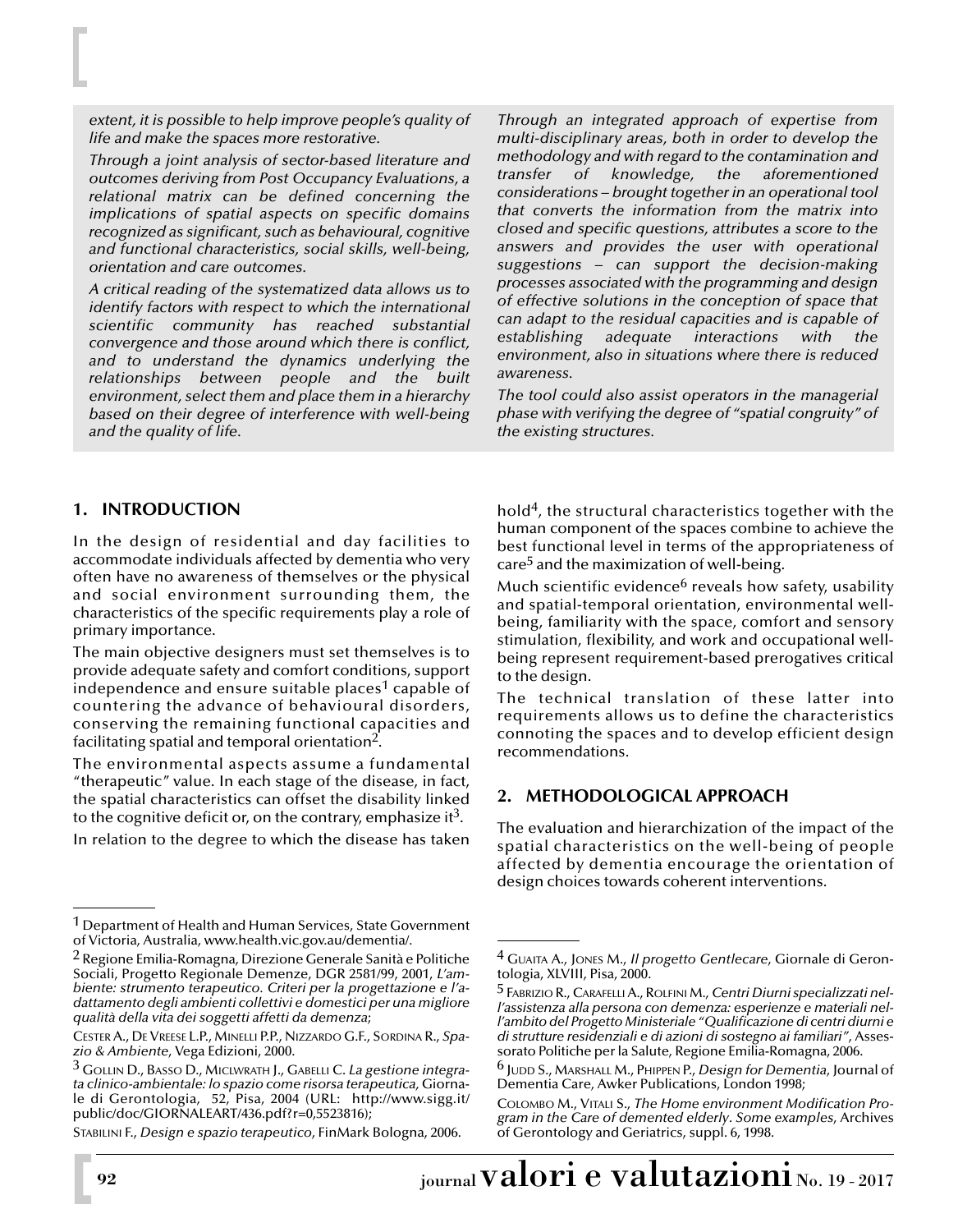With the aim of achieving the greatest correspondence between users' expectations and raising the qualitative levels of the facilities, the definition of the operational tool to support decision-making processes in the phases of planning, designing and evaluating architecture for sufferers of Alzheimer's disease is subject to a mandatory preliminary phase of the systemic surveying of the set of problems with the aim of exploring some fundamental issues:

- the pathology in terms of its distinctive features, dimensions, evolutionary trends, pharmacological and psycho-social treatments, critical issues and progress in the clinical and care approaches;
- the accommodation facilities, reference legislation, the most important examples at international level and the main innovations;
- scientific research on the relationships between the environment and people with particular reference to typological, dimensional, technological and environmental aspects;
- the guidelines, good practices, methodologies and tools for evaluating the built space, and neuropsychological points of view.

The representation of the state-of-the-art is a very important factor. Isolating the set of problems, understanding the results achieved, the considerations that emerged, and the convergence and divergence points are all actions that allow us to adjust the positioning and identify the significant focuses as well as the limits and specify the areas that must be investigated further.

In such an inspection, in order to confer the coherent value of operational pragmatism on the outcomes, with a view to knowledge sharing, contamination and transfer, the use of an integrated approach involving expertise and tools from various disciplinary areas is essential.

The complexity of the topic requires the stresses generated by the environment that can be associated with behavioural models to be clearly highlighted and structured in order to make both the environmental determinants and the actual extent of their influence legible.

Focusing on the behavioural aspects deemed to be critical factors by the most qualified experts enables us to construct a spectrum of the most critical and frequent situations and represents the cognitive analytical assumption essential for understanding which elements create difficulties, how they should be tackled from the perspective of interpersonal interaction and how in each situation the space can provide a contribution in terms of therapeutic significance, all elements that must be considered prior to the identification of design behaviours aimed at facilitating the co-existence of the various presences within the facilities and their translation into operational outcomes.

The main objective is managing to specify indications that can be translated into questions identifiable in the design

solutions that allow us to see how they correlate with certain effects on the patient and to express an opinion.

For the purpose of the correct application of the evaluation process, it is a prerequisite that the approach implemented takes into account the map of the most complex cases and their codification into homogeneous groups, reconstituted by the competent operators. Highlighting this aspect allows the designer to understand how the space can provide a contribution in terms of therapeutic value and infer the configurations most consistent with managing all the potentially coexistent categorizations, without generalizing.

If the space is to have a therapeutic value, in the first instance it is necessary to know the diagnosis, that is, in this case, the specific nature of the behaviours automatically assumed by an individual in relation to specific contexts. In this action the most qualified representatives are the personnel who provide care in that, as they are able to support the process of identifying which aspects can be treated with the help of the environment, they are able to point out the usefulness of the spatial solutions.

The questions to be addressed cannot be schematized in a strict and rigid way as they are contingent upon an overall indeterminacy which characterizes the profile of individuals, who are all different to each other. Undoubtedly there are some constants, the state of anxiety, for instance, is a component that occurs widely in a fairly large population, as does reactivity, but there are many other manifestations.

The interdependence between the function of the space and an individual's reactivity therefore represents the fundamental component giving rise to all the ingredients that can be adopted in terms of solutions to be tested; the reference context should be validated through indirect studies associated with direct field surveys.

An analysis of the authorization regulatory framework and the study of scientific literature allows us to develop a system of the minimum structural requirements necessary and to come up with a functional programme of the spaces. Through scientific evidence which relates the satisfaction of requirements to the physical characteristics of the spaces it is also possible to compile a relationship matrix concerning the space/person relationship analogously with some domains recognized as relevant in terms of well-being by the international community, highlighting the factors with respect to which substantial convergence has been achieved, those where conflict still exists and those relating to aspects subject to further in-depth examination.

Some shortcomings detected in literature can be bridged with the support of a multidisciplinary team that integrates expertise in the technological and architectural sector with knowledge of the medical and care area<sup>7</sup> contributing to the definition of the

 $\frac{7}{2}$  psychologist, neuropsychologist, educator/therapist.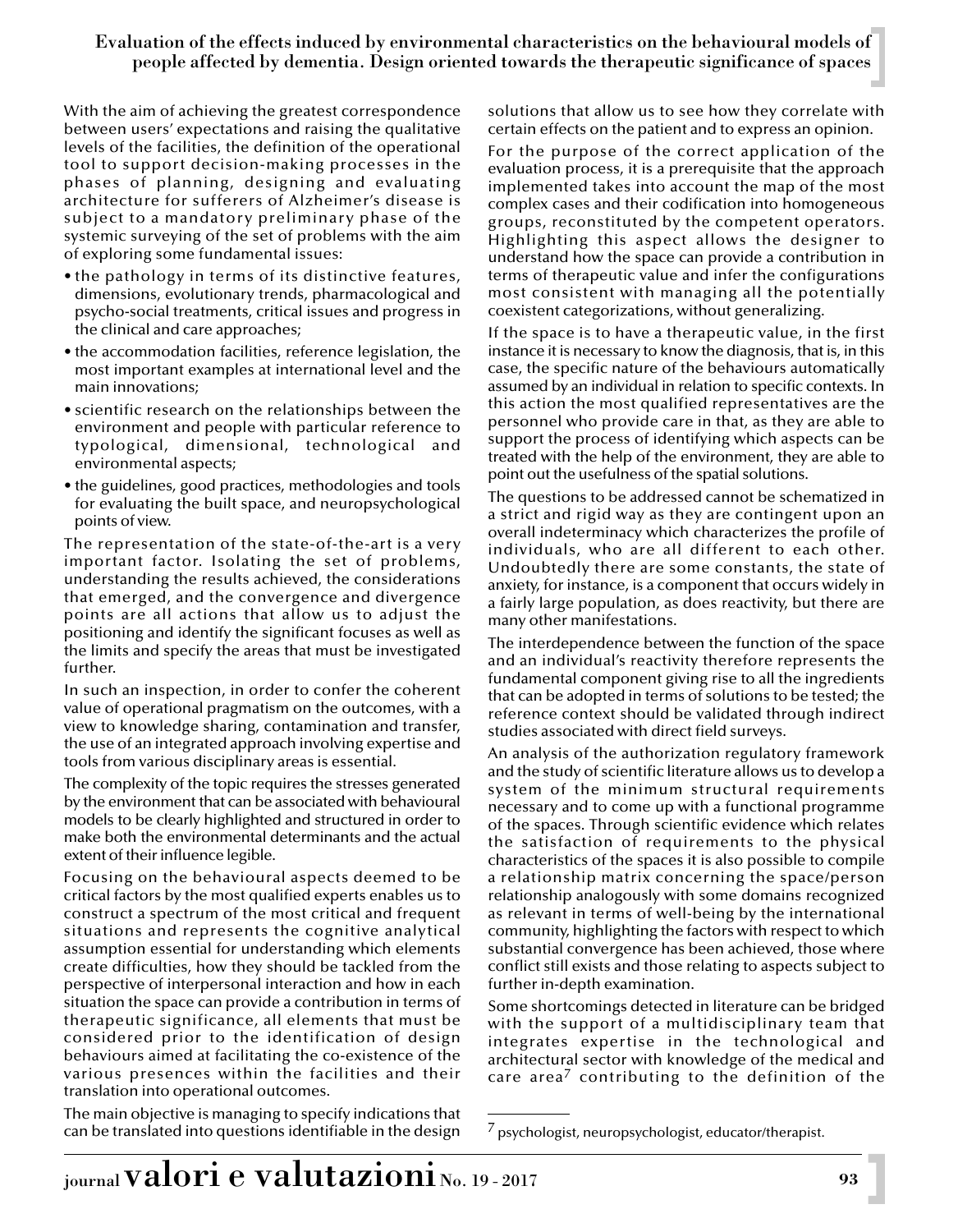characteristics of the environmental settings and the survey tools to be used for in-the-field verifications.

The weighing of the solutions, identified in relation to the degree of satisfaction with the overall well-being of the categories of users, allows us to hierarchize the factors contained in the matrix and to identify the most critical aspects with respect to the perceived level of quality of the space.

This information represents the knowledge basis for constructing the operational tool to support the design, analysis and evaluation of the facilities used to accommodate people affected by dementia including the cultural scientific references of the requests, the specific recommendations and the indicators to assess the level of satisfaction.

## **3. THE SPECIFICITY OF THE PATHOLOGY**

When we talk about dementia we are referring to a set of degenerative chronic pathologies that lead, with different degrees of severity, to cognitive deficits, behavioural disorders, functional damage and the consequent loss of independence and self-sufficiency, having a decisive effect on the capacity for social interaction and the performance of daily and work activities.

In relation to the ways in which the symptoms are expressed, different forms can be distinguished, the most common of which is Alzheimer's disease which represents around 50-75% of the total cases.

From a clinical point of view it involves the widespread destruction of neurons which prevents the transmission of impulses resulting in the gradual atrophy of the brain. The initial manifestations are difficult to discern. Memory disorder is undoubtedly the predominant symptom which is gradually associated with other cognitive decay and functional deficit processes, resulting in states of anxiety, depression, delusions, hallucinations, irritability, aggression, apathy and aberrant and repetitive behaviours undermining the possibility for the individuals affected to conduct an independent life.

Although the manifestation of symptoms is extremely variable from individual to individual, the disease can be broken down into four phases with a successive degree of importance (Bianchetti *et al.,* 2003).

The first, mild, is characterized by the emergence of topographical disorientation associated with modest short-term memory loss, difficulty in managing complex problems as well as states of anxiety and depression.

In the second, moderate, the disorientation extends to the spatial and temporal sphere, the loss of memory is accentuated and there is a clear disturbance to language, with symptoms of insomnia, loss of appetite and the inability to perform personal pursuits independently.

The third, serious, involves difficulty in recognizing faces or familiar places and language is compromised to a significant degree up to the total loss of it, with

stereotypical manifestations such as fidgeting, wandering, persistent vocalization and agitation. In this phase the remaining functional capacities are minimal and self-sufficiency is almost inexistent.

In the last phase, severe, although some studies have detected the conservation of some perceptive and emotional functions, the person is generally bedridden, requires artificial feeding and is almost completely incapable of communicating.

The behavioural disorder<sup>8</sup>, connected with stress, functional damage, cognitive deficit (Pearson *et al.,* 1989) and an increase in inappropriate demand for institutionalization (Steele, 1990), is the most decisive in terms of the worsening quality of life, for both patients and their caregivers (Gonzales *et al.,* 2000).

Symptomatic clusters identify 4 types of disturbance (Finkel, Burns, 2000):

- thinking and perception which induce delusions, hallucinations and misidentification;
- the affective sphere, which results in depression, anxiety, irritability and emotional lability;
- conduct interfering with sleep and nutrition;
- specific behaviours, which cause a tendency to wander and to exhibit agitation, aggression, persistent vocalization, incongruous fidgeting, perseverations, indifference, apathy and disinhibition.

Generally, the disorders concern the initial and middle phases of the disease with a clear attenuation in the advanced stages where neurological deterioration predominates.

The onset of these dysfunctions sends the whole system underlying the accommodation facilities into crisis, representing the main factor of concern.

#### **4. REQUIREMENT-BASED PROFILES AND CHARACTERISTICS OF THE SPACES**

As already maintained, research in the international sphere recognizes that the environmental and spatial characteristics have an appreciable influence on the behaviours displayed by individuals affected by dementia.

Examining the perceptive and sensory aspects that most identify the specific categories of users and the cultural scientific references that associate the physical attributes of the space with the satisfaction of requirements allows us to outline the characteristic requirement-based profiles as devices to specify the implications in terms of the spatial requirements<sup>9</sup> to be associated with the

<sup>8</sup> Behavioral and Psychological Symptoms of Dementia, BPSD.

<sup>&</sup>lt;sup>9</sup> Cester A., Del Nord R., Fabbo A., Bracall I, Cel M., Masetti G., Mon-TESI M., "Requisiti strutturali", in *Linee di indirizzo per i centri diurni Alzheimer*, 4° convegno nazionale sui centri diurni Alzheimer, Pistoia, 31 maggio – 1 giugno, 2013.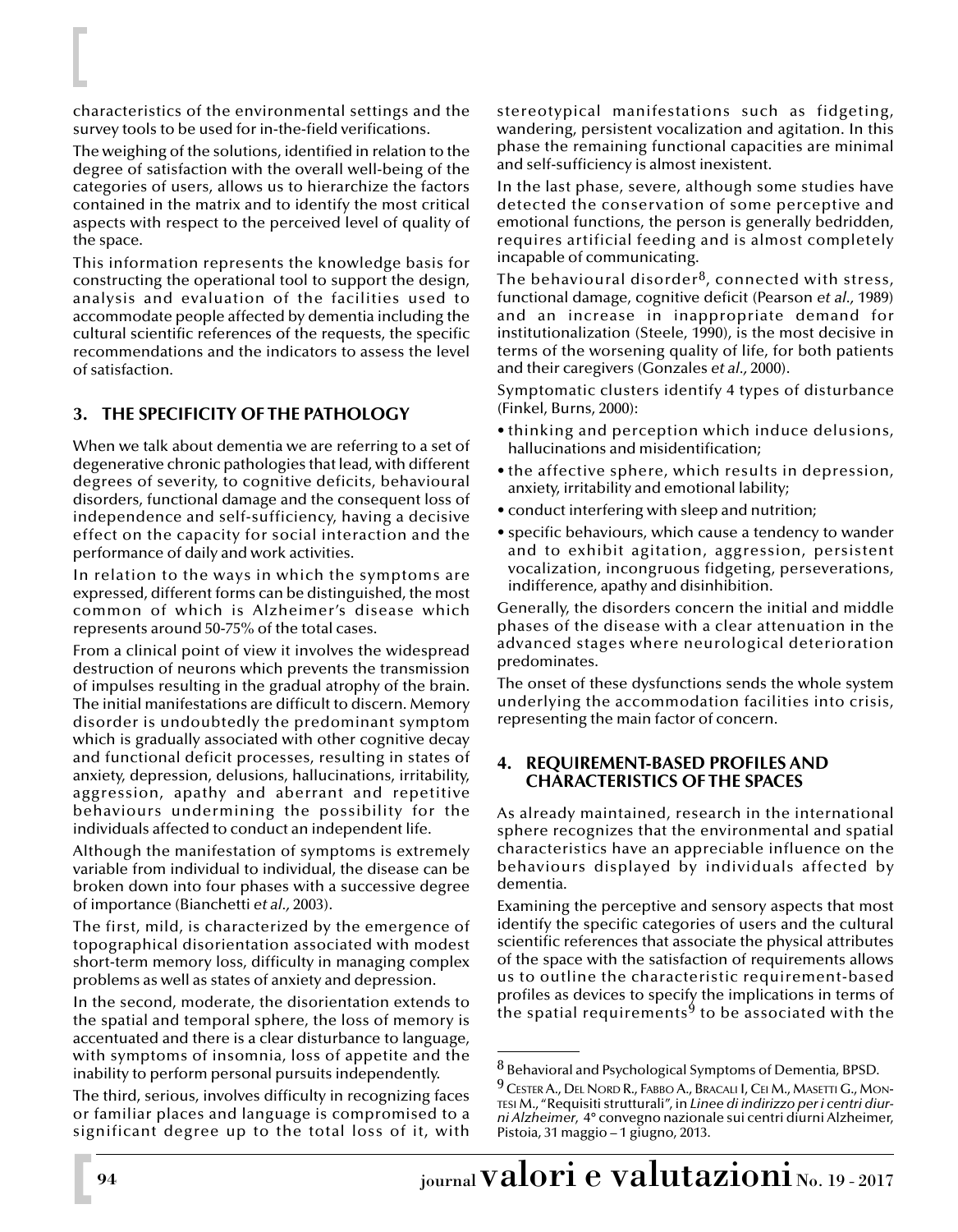architecture of reference and to support the process of defining the design recommendations.

#### *Safety*

The progressive cognitive and sensory deterioration, aggravated by reduced visual capacity and psycho-motor retardation, along with the tendency to escape and aimless wandering, in addition to generating an increase in the workload of the personnel, has a negative influence on the person's ability to perceive possible situations of danger.

The elimination of physical dangers may guard against probable causes of accidents, while restricted access to uncontrolled outside areas helps to prevent against the risk of escape.

Faced with the tendency to fidget and wander, or risks linked to attempts to escape and the consequent access to potentially dangerous areas, solutions that hide and reduce the number of accesses, together with an environment controlled by hidden video cameras, represent effective security measures that are not excessively invasive.

## *Spatial and temporal usability and orientation*

The gradual loss of memory and capacity to judge repress the perception of the depth of space and the recognition of objects while the motor deficits and the tendency to wander aimlessly determine the inability to adequately use the space, generating feelings of anxiety and aggression in the person.

Physical and perceptive impediments may limit the use of the spaces and objects, as may interior and exterior surfaces that have different levels<sup>10</sup>, while clear recognition of the functions of spaces, furniture and equipment, together with appropriate implicit and explicit signage, may facilitate orientation.

The colour component and the use of contrasts between objects and the context and between spatial elements helps to reinforce the perception reducing disorientation and supporting independence.

Some studies<sup>11</sup> have shown that ordered and appropriately configured places free of distracting elements and equipped with adequate signage lead to an improvement in the independent performance of daily

activities, in addition to representing a valid support for orientation purposes<sup>12</sup>.

Interior and exterior paths fitted with handrails and aids for mobilization<sup>13</sup>, enclosed within themselves as circuits, enable free ambulation in safe conditions and, at the same time, ensure that the personnel have visual control; moreover, when integrated through the inclusion of points of interest and stopping areas they can create multi-sensory stimulation in the patient<sup>14</sup>.

## *Environmental well-being*

The sensory perceptions of the environment in terms of visual, audio, tactile and olfactory stimuli affect mood and behaviour. Scientific literature reports that they can produce positive or negative effects on the performance of daily activities, well-being, skills, social interaction, spatial and temporal orientation and the state of health<sup>5</sup>.

Good lighting conditions, with diffused rather than dazzling light, that optimize visual contrast and are commensurate with the type of activities they support, and a comfortable interior temperature that can be adjusted and proportioned with respect to the functions and set up of devices that emit scents to favour olfactory stimulation and evoke a domestic atmosphere, can have a positive influence.

Background humming noises are responsible for states of confusion and penalize communication<sup>16</sup>; adequately soundproofed rooms and resting areas not adjacent to those that represent sources of noise counteract the onset of wandering and aggression.

#### *Familiarity with the space, comfort and sensory stimulation*

Factors that make an environment pleasant and stimulating can be linked to actions aimed at conceiving

<sup>10</sup> DEL NORD R., *Architettura per l'Alzheimer*, volumi I e II, Edizioni Regione Toscana, Firenze, 2002;

CANNARA A., BRIZIOLI C., BRIZIOLI E., *Progettare l'ambiente per l'Alzheimer*, Franco Angeli, Milano, 2004.

<sup>11</sup> MARQUARDT G., BUETER K., MOTZEK T., *Impact of the design of the built environment on people with dementia: An evidence based review*, Health Environments Research & Design Journal, First Published October 1, 2014.

<sup>12</sup> MARQUARDT G., *Wayfinding for people with dementia: a review of the role of architectural design*, HERD, Vol. 4, Num. 2, 2011 (URL: http://alzheimer-architecture.nl/wp-content/uploads/2012/10/ Wayfinding-for-People-With-Dementia\_HS.pdf).

<sup>13</sup> DGR Emilia Romagna del 20-4-2009 n.514, *Primo provvedimento della Giunta Regionale attuativo dell' art. 23 della L.R. 4/08 in materia di accreditamento dei servizi socio-sanitari*, allegato DF;

MOROSINI P., PIERGENTILI P., *Accreditamento volontario di eccellenza. Manuale e questionario di accreditamento volontario tra pari per strutture residenziali per anziani non autosufficienti*, Vega Edizioni, 2005.

<sup>14</sup> HODGES L., BRIDGE C., CHAUDHARY K., *Dementia Design Guidelines: Home and Community Care Capital Works Program*, University of Sydney, 2006.

<sup>15</sup> FLEMING R., CROOKES P. A., SUM S., *A review of the empirical literature on the design of physical environments for people with dementia*, University of Wollongong Australia, 2008 (URL: http://ro.uow.edu.au/cgi/viewcontent.cgi?article=3923&context=hb spapers).

<sup>16</sup> STABILINI (2006), *op. cit.*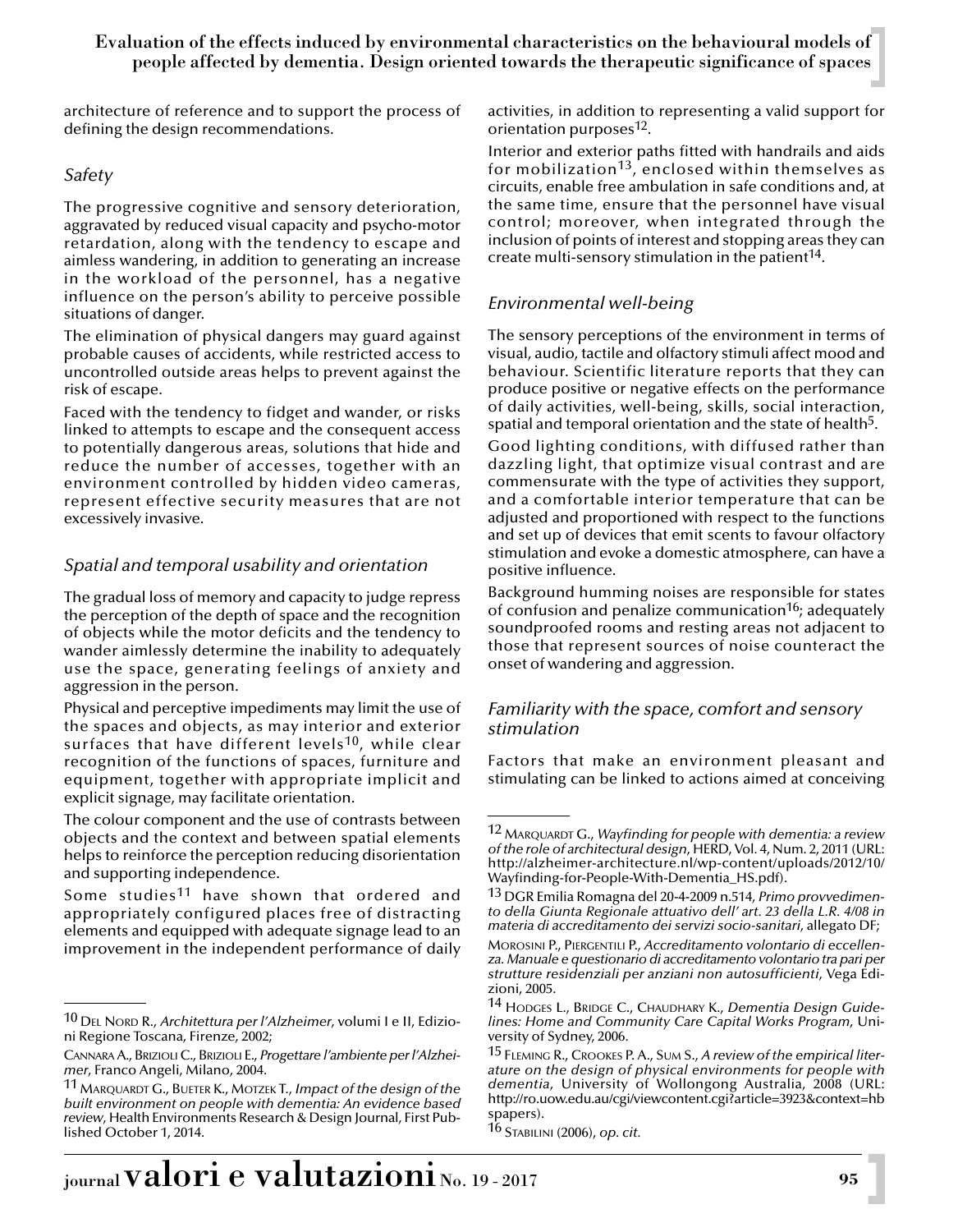of non-institutional spaces that can be personalized and are capable of provoking stimuli<sup>17</sup>.

Sensory enhancement through sensory stimulation processes curbs the tendency to wander<sup>18</sup> and to display agitation and defeatist behaviour, whereas, on the contrary, over stimulation may generate the opposite effects19.

Personalized spaces with familiar furnishings that are not institutional and that are familiar in terms of both appearance and size, together with devices that can be regulated for environmental and sensory stimulation, solicit greater involvement in activities, encouraging informal social interaction and increasing well-being $^{20}$ .

The outdoor space, set up with natural characteristics<sup>21</sup>, is another appreciable component of therapeutic value. Contact with natural elements in fact helps to keep the person more linked to their own identity in a place familiar to the memory<sup>22</sup>, and encourages physical activity leading to conservation of the remaining functional capacities and inducing valuable sensory stimulation that can reduce psychological stress and at times the characteristic tendency towards wandering.

#### *Flexibility*

Over the course of the disease a change occurs in the expression of the requirements of patients and the people who care for them which leads to the need to ensure the spaces have an adequate adaptation capacity<sup>23</sup> based on the type of activity, duration of their stay and organizational model. Completely different configurations exist generating dynamically variable cases that inevitably influence the use of the space, which in turn must be appropriately sized and set up so that people with different degrees of disability and interaction capacity levels can live side by side.

In this context flexibility assumes three main characteristics:

- *flexibility of the space* which allows for adaptation based on the activities provided for and the number of users involved;
- *flexibility of use and reconfiguration of the furnishings* in relation to the different degrees of disability and interaction with the space;
- *flexibility in the organization* of the facilities, with reference to the variable nature of some factors such as the degree of disability, short and long-term turnover and occupation time.

## *Work-related and occupational well-being*

Considering the high workload and psychological load, the occupational well-being of the personnel<sup>24</sup> who operate inside the facilities that accommodate people affected by dementia produce decisive effects on the composure of the guests25.

The composition of the users, captured at different moments, leads to a change in the activities programming model and to an assessment, from time to time, of the initiatives aimed at achieving the therapeutic objectives.

The presence of work spaces for exclusive use set up for specific managerial functions and the equipping of rooms for the performance of care and treatment activities, suitably adapted in terms of size and characteristics, along with an appropriate layout that ensures adequate direct visual control of the routes and the areas where guests stay, help to optimize the management of the operators' tasks<sup>26</sup>.

#### **5. THE OPERATIONAL NATURE OF THE SUPPORT TOOL**

The operational tool proposed, which refers to the process of selecting, systematizing and hierarchising the environmental characteristics on the basis of their degree of interference with the well-being of the individuals

<sup>17</sup> MARQUARDT, BUETER, MOTZEK (2014), *op. cit.*

<sup>18</sup> COHEN-MANSFIELD J., PARPURA-GILL A., *Bathing: A framework for intervention focusing on psychosocial, architectural and human factors considerations*, Archives of Gerontology and Geriatrics, Sep-Oct, 2007.

<sup>19</sup>VITALI S., GUAITA A., *Il significato dell'ambiente protesico nella cura della persona con demenza in fase severa*, Dementia Update, n. 7, 2000.

<sup>20</sup> MARQUARDT G., JOHNSTON D., BLACK B.S., MORRISON A., ROSENBLATT A., LYKETSOS C.G., SAMUS Q.M., *Association of the spatial layout of the home and ADL abilities among older adults with dementia*, Am J Alzheimers Dis Other Demen, feb, 2011.

CESTER A., GUMIRATO G., *I percorsi della contenzione dal caos al metodo*, Vega Edizioni, 1997

<sup>21</sup> DEL NORD (2002), *op. cit.*

VALLA P., *Alzheimer: architetture e giardini come strumento terapeutico*, Guerini e Associati Editore, Milano, 2002.

<sup>22</sup> DETWEILER M.B., MURPHY P.F., KIM K.Y., MYERS L.C., ASHAI A., *Scheduled medications and falls in dementia patients utilizing a wander garden*, Am J Alzheimers Dis Other Demen, Aug-Sep, 2009;

MURPHY P.F., MIYAZAKIY., DETWEILER M.B., KIM K.Y., *Longitudinal analysis of differential effects on agitation of a therapeutic wander garden for dementia patients based on ambulation ability*, Dementia, 9, 2010.

<sup>23</sup> HODGES L., BRIDGE C., CHAUDHARY K., (2006), *op. cit.*

<sup>&</sup>lt;sup>24</sup> Burn-out: symptom of work stress which arises with greater frequency in professions that involve high relational implications, such as between a patient affected by dementia and the caregiver taking care of them.

<sup>25</sup> CALKINS, M. P., *Environments for late-stage dementia*, Alzheimer's disease Quarterly, 6, 2005.

<sup>26</sup> HODGES L., BRIDGE C., CHAUDHARY K., (2006), *op. cit.*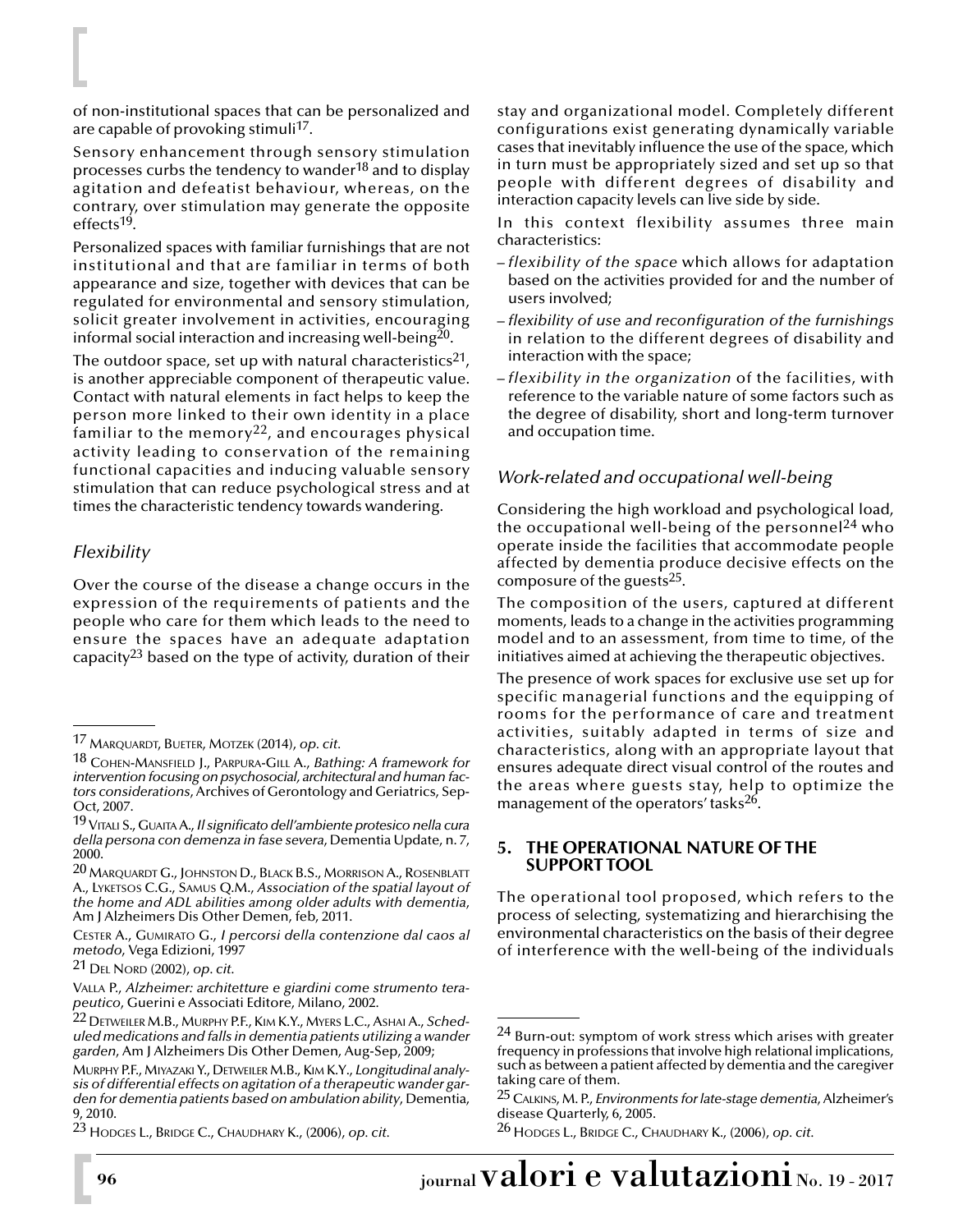previously described, converts the matrix information into the form of closed and specific questions and attributes a score to the answers representing a support in both the prefiguration of effective solutions and in the evaluation of the degree of coherence of the existing structures.

The considerable number of variables involved makes the formulation of opinions particularly complex, not only with regard to the evaluation process but also the designer's decisions.

At the outset, the functional areas making up the facilities must be identified and the spatial characteristics assigned a score in relation to their congruence with the satisfaction of the requirements expressed by the different categories of users and then, taking into account the different cases and constraints that guide the solutions, an opinion on their merits must be formed.

The overall score does not derive from a simple addition but it must necessarily reflect the consistency that each aspect assumes. There are many decisive factors but not all have the same significance. The ranking of the environmental characteristics by importance, a fundamental element in attributing their weight, must be defined by the personnel who represent those most qualified to express an opinion in this sense. The criteria on the basis of which the latter may differentiate, in terms of weight, the characteristics of a space may vary.

One is the qualitative level as a function of the degree of incidence on the overall congruity of the facility. Another is the quantitative incidence of the different spatial solutions, expressed in relation to the numerical quantity or in terms of the extent of the surfaces where in the specific scope of investigation the solution is considered in relation to the effects that it can procure on patients in terms of well-being and on personnel in relation to performance. Another component is represented by the type of user concerned in each type of space. All the categories can be jointly present, or just some of them. This discriminant may be calculated as a multiplication coefficient which, in units where there is greater crowding, acquires a constant factor that must reflect all expressed requirements, while in others it will assume lower values proportional to the number of user categories concerned.

For the purposes of assessing the impact, the hierarchization of the relevant aspects from a neuropsychological point of view is essential to produce a reliable weighting; an incorrect formulation of the opinion would generate negative resonances precisely on the most significant aspects.

The items contemplated in the model are organized by levels of problems, on the scale of the complex, in relation to the overall configuration of the property, with reference to the characteristics of the individual spaces even including some environmental and technological factors. The inputs can be implemented progressively

through the inclusion of new information derived from the in-depth examination of additional items and environmental domains on the basis of the findings, or as a result of the outcomes correlated to subsequent scientific research.

Field investigations have highlighted that the values attributable to the recommendations can be different: a certain requirement may be highly influential while another may be almost irrelevant. The importance of the recommendations therefore depends on the degree to which the factor is considered significant.

In order to confirm the value of the different parameters in terms of advantageousness, the scores are identified through in-the-field surveys associated with analytical processes to understand the operators' points of view.

The values change depending on the recommendations: for some recommendations a certain aspect is much more important, which as a consequence must assume a greater specific weight.

As it is a multidimensional matrix in which each parameter is intertwined with the others, a simple mediation of the values expressed is not effective enough to produce reliable results; it is therefore also necessary to perform a weighting in relation to the weight that each user category assumes with respect to a specific recommendation.

Once the weights have been identified and the order of importance specified, the next step concerns the formulation of an opinion. Based on the degree of satisfaction with the design solution, the tool provides the corresponding scale of values. The verification is applied proceeding by functional areas, matching the evaluation with each individual aspect considered. This establishes close correlation between the space, the recommendation and the degree of satisfaction that can be detected.

If the recommendation is well specified in descriptive terms, the opinion option can occur automatically.

In the evaluation process the problem lies in deciding where to apply the verification procedure: on which and how many units. There are two main situations that may be created.

The first, simpler one, is when all the spatial units that refer to each functional use are the same, that is they present the same degree of satisfaction in relation to each corresponding requirement. In this case it is sufficient to choose a unit by typology and apply the verification exclusively to those that exemplify the maximum representativeness in that the opinion expressed for one is also valid for all the others with the same use.

The second situation is when the spatial units, with the same use, are different. In this circumstance selecting a single unit by type of space significantly reduces the representativeness. An alternative simplification could be evaluating the worst situation, selected on the basis of its response to the priority requirements, or the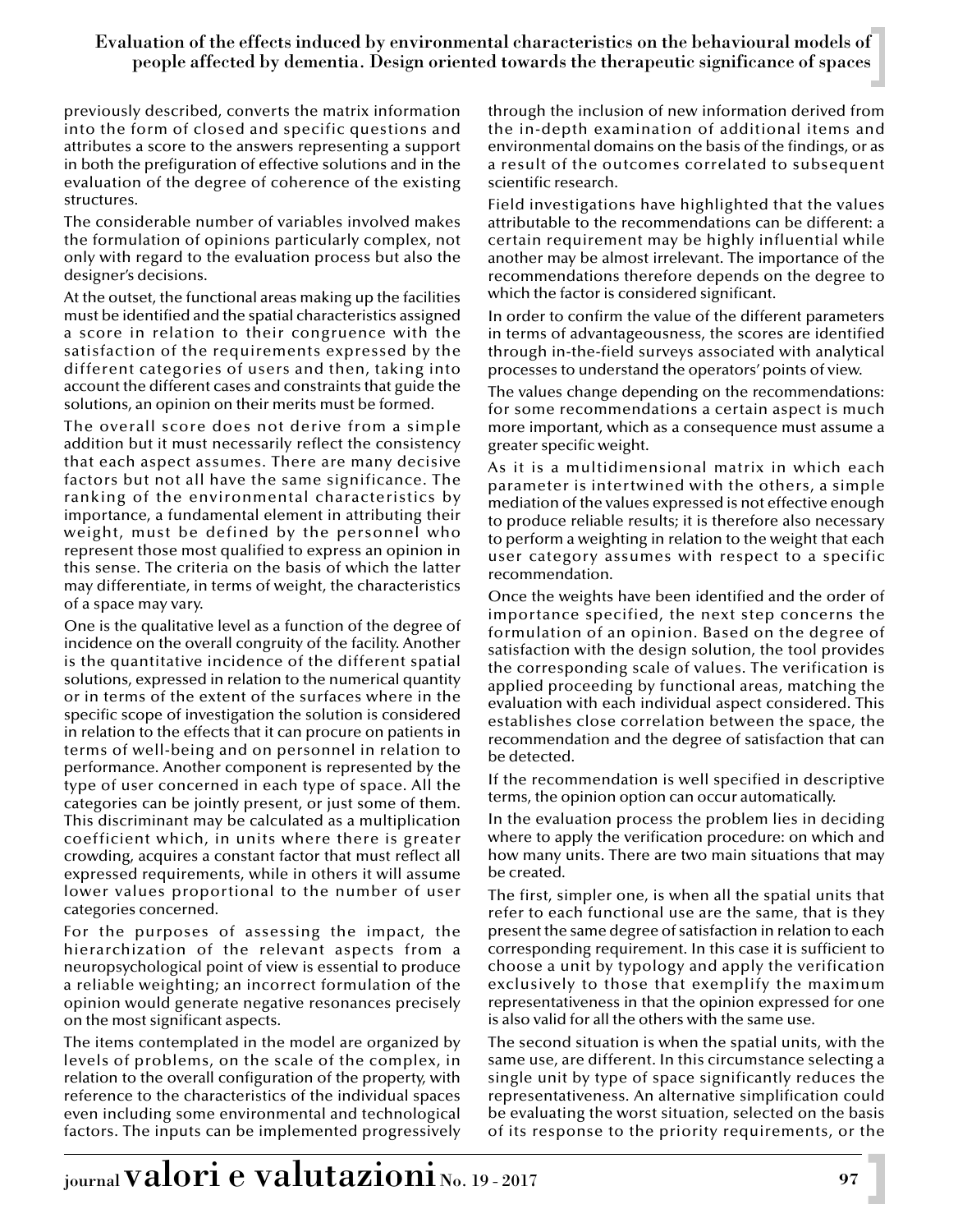most representative based on its numerical incidence, going on to read all the recommendations for just that one. Another hypothesis could be assuming as a selection criterion the numerical incidence of each typology and going on to verify just the one with the greatest weight. In any case it would be preferable for control to be performed with a propensity towards the quantitative criterion in the context of the most representative units, or for it to be referred to the specific weight that each space category has on the design due to the numerical incidence or in terms of surface area.

The representativeness of the sample to be taken as a reference depends on the cases and, as a result, it is the main indicator to be followed.

When the types of spaces relating to an identical functional use are the same, one is unit is more representative and the opinion expressed about it is objectively indisputable, whereas when the representativeness of the single samples is reduced mediation becomes necessary. Mediation can take into account the percentage of cases in which opinions were expressed.

The reliability of the weighting process lies in the skill of the operator, despite the complexity of the procedure, to correctly read the range of cases and relate it to the importance of the recommendations, while the difficulty lies in defining the number of samples to be selected. One support mechanism in the process of selecting representative samples could be the application of the "sight" estimates procedure through which the valuator personally judges the percentage of cases to which to attribute different values in order to then classify all types of spaces present in the project based on the judgement category.

The indicators on the basis of which to codify the incidence of the levels vary from case to case. To arrive at the summary opinion for each spatial unit, represented on a numerical basis and influenced by the percentage incidence of the types of cases present, it is necessary to adhere to the levels corresponding to each recommendation.

Each opinion level is associated with a number which returns summary results. Mediation between the individual opinions expressed on the samples selected, which must be carried out beforehand, represents the value that allows the operator to identify the degree of satisfaction.

The verifier is responsible for distributing, on the basis of the opinion levels identified, the percentages of the values given to the spaces, that is to rank each spatial unit by satisfaction category and, through interpretation, to formulate the final evaluation.

The main aim of the model is to optimize the spaces for the purposes of the well-being of individuals affected by dementia, and therefore the recommendations must be

acquired before undertaking the design work in order to guide the choice of the solutions and achieve results coherent with the maximum levels of the indicators. In this sense, the purpose of the tool is to accompany the design path.

For the purposes of applying the verification, which represents the next step, solutions that have taken on board the indications and configured the design accordingly are clearly favoured.

The tool permits a quantitative evaluation of the existing interventions and at the same time provides operational indications for the design associating the choices with reward mechanisms that recognize the degree of coherence of the facilities with respect to the scientifically tested indicators provided.

The potential users are therefore all operators involved in the process of creating architecture for Alzheimer's sufferers. The decision-makers involved in governing the programme of interventions and defining the conditions to be prescribed in the drafting of invitations to tender, designers who assess the alternative solutions, guide the choices and make self-assessments of the outcomes, those in charge of performing the design verification procedures, and the valuators who attest the coherence of the existing facilities.

#### **6. CONCLUSIONS**

From an optimal perspective, the model applied to some case studies deemed significant could be more sophisticated, transferred to a computer and implemented through subroutines capable of automatically carrying out the mediation process for the single opinions, allowing users to express partial evaluations and obtain the summary result directly from the system.

This would make it possible to go from the most simplified option, in which a verifier analyses the case, summarizes the result and expresses an opinion, to an analytical-reconstructive alternative which allows us to formulate traceable and transparent partial opinions, consolidating the significance of the considerations expressed and increasing their incisiveness.

The privileged beneficiaries, as the main users of the tool, are the organizations and subjects involved for various reasons in the process of creating architecture for Alzheimer's sufferers.

It can be used by designers and researchers specialized in the sector, as well as the organizations<sup>27</sup> involved in the programming and reorganization of the network of facilities for dementia sufferers with particular reference

 $27$  Higher Institute of Health, Ministry of Health, Regions, Local Authorities.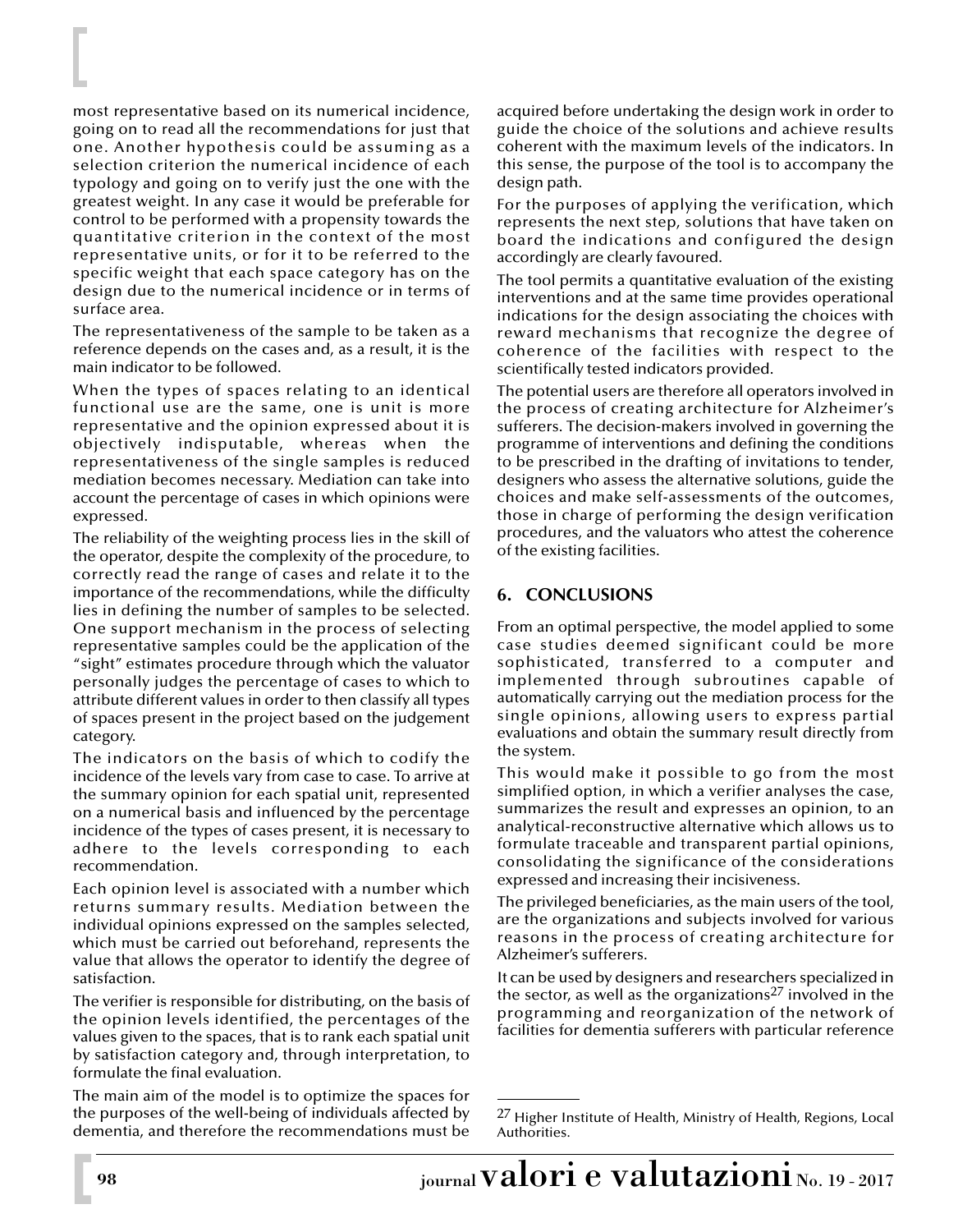to integration of the minimum requirements for operating authorization and the preparation of recommendation documents.

The outcomes of the application can also benefit guests

of Alzheimer's Day Centres, testing an innovative model of using the space, as well as care providers in verifying the real impacts on psychological, work-related and occupational well-being.

\* **Alessandra Cucurnia,** *Architect, PhD in Architecture Technology; University Researcher in the ICAR/12 Disciplinary Scientific Sector, Professor of Project Management and Technology, Bachelor of Science from the School of Architecture, Florence University.* e-mail: *alessandra.cucurnia@unifi.it*

\*\* **Gianluca Darvo,** *Architect, he attends the PhD in Architecture, program curriculum in Architecture Technologies, Department of Architecture, Florence University.*

e-mail: *gianluca.darvo@unifi.it*

#### **References**

BIANCHETTI A., PIROTTI P., SILVANO L., FABRIZIO R., "*Non so cosa avrei fatto oggi senza di te" Manuale per i familiari delle persone affette da demenza*, Regione Emilia Romagna, progetto ministeriale demenze, II edizione, Aprile 2003.

BOWIE P., MOUNTAIN G., *The relationship between patient behaviour and environmental quality for the dementing,* International Journal of Geriatric Psychiatry, vol. 12, issue n. 7, July 1997, pp. 718-723.

BROOKER D., LA FONTAINE J., EVANS S., BRAY J., SAAD K., *Public health guidance to facilitate timely diagnosis of dementia: ALzheimer's COoperative Valuation in Europe recommendations*, International Journal of Geriatric Psychiatry, vol. 29, issue n. 7, July 2014, pp. 682-693.

COHEN-MANSFIELD J., WERNER P., MARX M.S., *The spatial distribution of agitation in agitated nursing home residents,* Environment and Behavior, First Published May 1, 1990, pp.408-419.

COHEN-MANSFIELD J., WERNER P., *Environmental influences on agitation: an integrative summary of an observational study,* American Journal of Alzheimer's Disease and Other Dementias, First Published January 1, 1995, pp. 32-39.

COHEN-MANSFIELD J., WERNER P., *The effects of an enhanced environment on nursing home residents who pace,* The Gerontologist, vol. 38, issue n. 2, 1998, pp. 199-208.

DAY K., CARREON D., STUMP C., *The therapeutic design of environments for people with dementia: A review of the empirical research,* The Gerontologist, vol. 40, issue n. 4, 2000, pp. 397-416.

DEPARTMENT OF HEALTH, *Health Building Note 08-02 - Dementia-friendly Health and Social Care Environments. Improving the environment of care for people with dementia*, March 2015 (scaricabile dal sito internet: https://artshealthnetwork.ca/ahnc/hbn\_08-02.pdf).

EU HEALTH PROGRAMME 2008-2013, *ALzheimer COoperative Valuation in Europe (ALCOVE)*, Joint Action N° 20102201, Executive Agency for Health and Consumers.

FERRANTE T., *Valutare la qualità percepita: uno studio pilota per gli hospice. Evaluation of perceived quality: Hospice: a pilot study*, Franco Angeli, Milano, 2013.

FINKEL S.I., BURNS A., *Behavioural and psychological signs and symptoms of dementia (BPSD): a clinical and research update*, Internationale Psychogeriatrics Journal, n. 12, Suppl. 1, 2000, pp. 9-14.

FLEMING R., CROOKES P.A., SUM S., *A review of the empirical literature on the design of physical environments for people with dementia*, University of Wollongong Australia, Research Online, 2008 (scaricabile dal sito internet: http://ro.uow.edu.au/cgi/viewcontent.cgi?article=3923&context=hbspapers).

FORBES D., BLAKE C.M., THIESSEN E.J., PEACOCK S., HAWRANIK P., *Light therapy for improving cognition, activities of daily living, sleep, challenging behaviour, and psychiatric disturbances in dementia.*

Cochrane Library, 2014 (scaricabile dal sito internet: http://onlinelibrary.wiley.com/doi/10.1002/14651858.CD00394 6.pub4/pdf).

FORNARA F., BONAIUTO M. BONNES, M., *Soddisfazione ambientale e qualità affettive percepite in relazione al grado di umanizzazione fisico-spaziale delle strutture ospedaliere*, Rassegna di Psicologia, n. 24, 2007, pp. 33-56.

GONZÁLEZ H.M., HAAN M.N., HINTON L., *Acculturation and the prevalence of depression in older Mexican Americans: baseline results of the Sacramento Area Latino Study on Aging*, Journal of the American Geriatrics Society, n. 49, 2001, pp. 948-953.

LOW L.F., DRAPER B., BRODATY H., *The relationship between self-destructive behaviour and nursing home environment,* Aging and Mental Health, vol. 8, issue n. 1, 2004, pp. 29-33.

MARQUARDT, G., BUETER, K., MOTZEK, T., *Impact of the design of the built environment on people with dementia: An evidence based review,* Health Environments Research & Design Journal, vol. 8, issue n.1, 2014, pp. 127-157.

NELSON J., *The influence of environmental factors in incidents of disruptive behavior,* Journal of Gerontological Nursing, vol. 21, issue n. 5, 1995, pp. 19-24.

PEARSON J.L., TERI L., REIFLER B.V.,RASKIND M.A., *Functional status and cognitive impairment in Alzheimer's patients with*